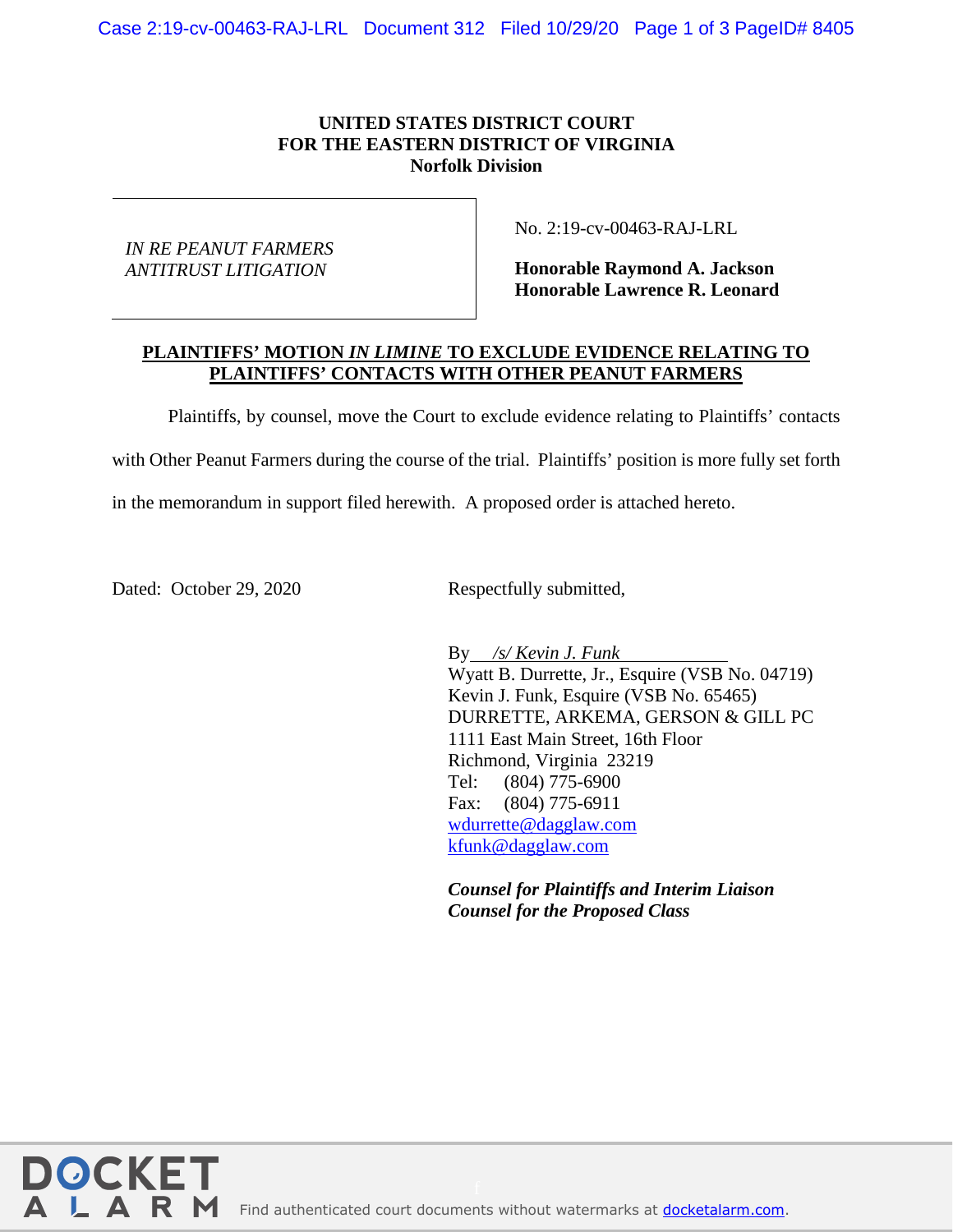W. Joseph Bruckner (MN No. 0147758) (admitted *pro hac vice*) Brian D. Clark (MN No. 00390069) (admitted *pro hac vice*) Simeon A. Morbey (MN No. ) (admitted *pro hac vice*) Stephanie A. Chen (MN No. 0400032) (admitted *pro hac vice*) LOCKRIDGE GRINDAL NAUEN P.L.L.P. 100 Washington Avenue South, Suite 2200 Minneapolis, Minnesota 55401 Tel: (612) 339-6900 Fax: (612) 339-0981 [wjbruckner@locklaw.com](mailto:wjbruckner@locklaw.com) [bdclark@locklaw.com](mailto:bdclark@locklaw.com) [samorbey@locklaw.com](mailto:samorbey@locklaw.com) [sachen@locklaw.com](mailto:sachen@locklaw.com)

Kimberly A. Justice (PA No. 85124) (admitted *pro hac vice*) Jonathan M. Jagher (PA No. 204721) (admitted *pro hac vice*) FREED KANNER LONDON & MILLEN, LLC 923 Fayette Street Conshohocken, Pennsylvania 19428 Tel: (610) 234-6487 Fax: (224) 632-4521 [kjustice@fklmlaw.com](mailto:kjustice@fklmlaw.com) [jjagher@fklmlaw.com](mailto:jjagher@fklmlaw.com)

Douglas A. Millen (IL No. 6226978) (admitted *pro hac vice*) Michael E. Moskovitz (IL No. 6237728) (admitted *pro hac vice*) Robert J. Wozniak (IL No. 6288799) (admitted *pro hac vice*) Brian M. Hogan (IL No. 6286419) (admitted *pro hac vice*) FREED KANNER LONDON & MILLEN, LLC 2201 Waukegan Road, #130 Bannockburn, Illinois 60015 Tel: (224) 632-4500 Fax: (224) 632-4521 [dmillen@fklmlaw.com](mailto:dmillen@fklmlaw.com) [mmoskovitz@fklmlaw.com](mailto:mmoskovitz@fklmlaw.com) [rwozniak@fklmlaw.com](mailto:rwozniak@fklmlaw.com)